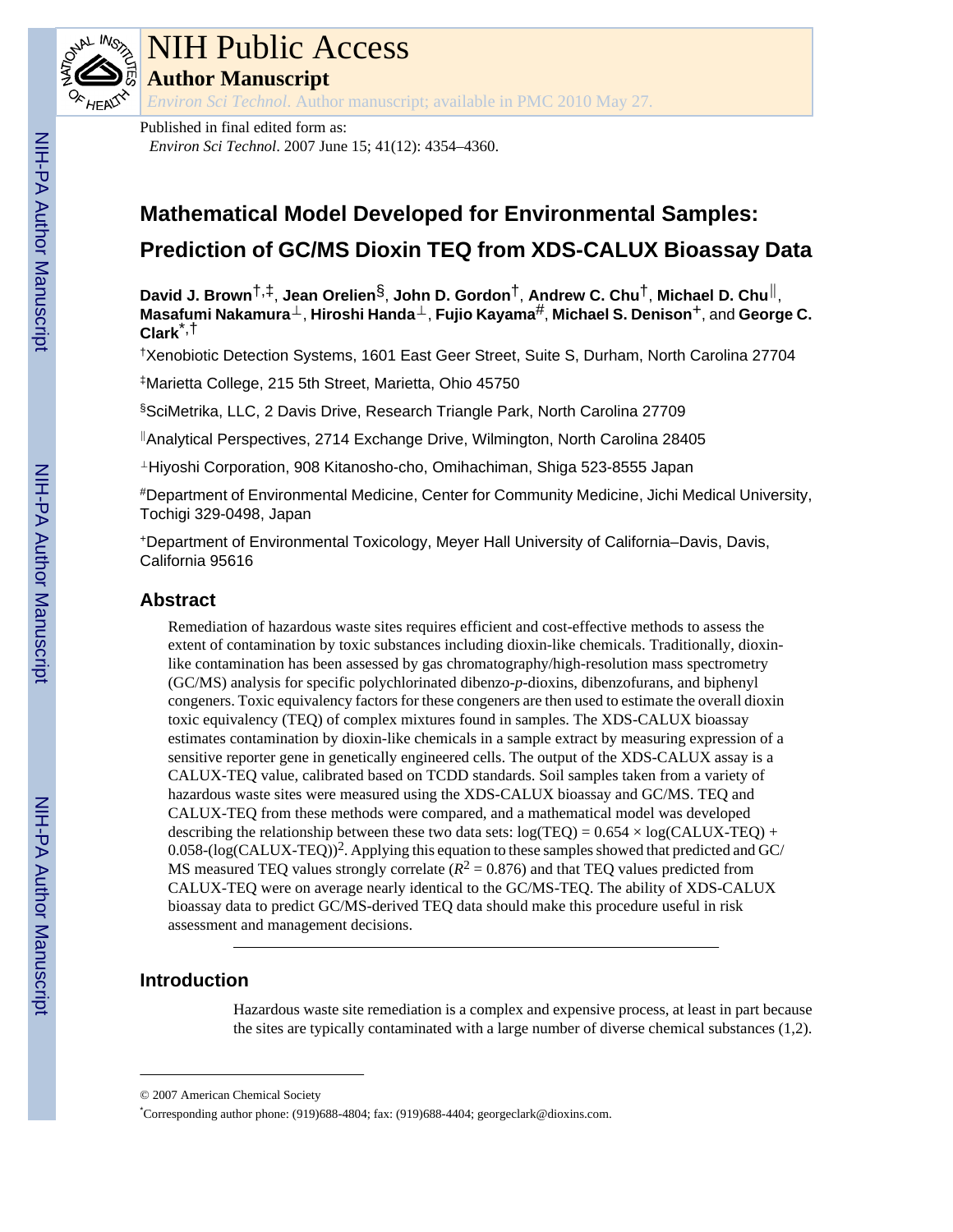Initial characterization of these sites requires rapid identification of the nature and amount of contaminants, and improved technologies for this purpose would significantly expedite the initial phases of remediation. Because dioxins and dioxin-like chemicals (DLCs) contaminate many hazardous waste sites under remediation, the United States Environmental Protection Agency (U.S. EPA) Superfund Innovative Technology (SITE) Program has been evaluating novel technologies and comparing them to the established high-resolution gas chromatography/mass spectrometry (GC/MS) technology for quantifying DLCs.

DLCs refer to a subset of halogenated aromatic hydrocarbons, specifically 2,3,7,8-chlorosubstituted polychlorinated dibenzo-*p*-dioxins and dibenzofurans and 3,3′,4,4′-chlorosubstituted biphenyls that produce a common spectrum of Ah receptor-dependent toxicological and biological effects (3,4). These compounds induce similar toxicological effects in animals including weight loss, thymic atrophy, immune suppression, hepatoxicity, porphyria, chloracne and related dermal lesions, cancer, and reproductive toxicity (4–7). The spectrum of toxicological effects in humans may not include all of the effects observed in animal studies (8). The prototypical member of the dioxin family is 2,3,7,8-tetrachlorodibenzo-*p*-dioxin (TCDD). While the exact mechanism by which dioxins and related DLCs exert their toxic effects is not known, what is clear is that the alterations in gene expression induced by these compounds are mediated by their ability to bind to and activate the aryl hydrocarbon receptor (AhR), a soluble intracellular ligand-dependent transcription factor. Following binding to the AhR, the DLC/AhR complex migrates from the cytosol into the cell's nucleus, wherein it is converted into its DNA binding form and stimulates transcription of a battery of genes (9– 14). It is believed that the toxicity of TCDD and related DLCs is related to the ability of these chemicals to induce persistent expression of target genes.

The toxicity of a dioxin congener is related to the ability of the congener to bind to and activate the AhR, and the difference in relative potency between congeners can be several orders of magnitude. To assist with quantifying the overall impact of a mixture of congeners, the World Health Organization (WHO) established toxic equivalency factors (TEFs) for 17 polychlorinated dibenzo-*p*-dioxin (PCDD) and polychlorinated dibenzofuran (PCDF) congeners and 12 polychlorinated biphenyl (PCB) congeners. TCDD, the most potent congener, is arbitrarily assigned a TEF of 1.0, and the TEF for less toxic congeners is <1.0 (15,16). Reevaluation of the 1998 WHO TEFs was recently reported, and minor changes were made in some of the TEF values (17). In a typical analytical study, the concentration of DLCs in a complex chemical mixture is determined by GC/MS, the amount of each congener present in the mixture is multiplied by the congener's TEF to obtain a toxic equivalent quotient (TEQ) for that congener, and the sum of the individual TEQs represents the overall toxic potency of the chemical mixture. The TEQ estimate can be used for risk assessment studies involving different complex mixtures (15–17).

The XDS-CALUX bioassay, developed by Xenobiotic Detection Systems, is based on a mechanistic understanding of the ability of dioxin to activate gene expression, a step critical in the toxic and biological effects of dioxins and related DLCs. XDS-CALUX uses a genetically engineered murine cell line that carries a firefly luciferase reporter gene driven by an AhRdependent promoter that is activated when the cells are exposed to dioxin or DLCs (18,19). The magnitude of the induction response is directly proportional to the concentration of DLC in the sample and the degree of AhR receptor occupancy and activation. When specific sample processing procedures are used to eliminate the many non-dioxin-like AhR ligands/agonists (20,21) present in a sample extract, this bioassay can detect dioxin and DLCs with a high specificity and sensitivity in extracts from various matrices (22–24). Furthermore, the XDS-CALUX bioassay is highly quantitative, and using a TCDD standard curve, the reporter gene signal can be converted to a CALUX-toxic equivalency quotient (CALUX-TEQ). The CALUX-TEQ is a surrogate for the standard TEQ generated by GC/MS. For the purpose of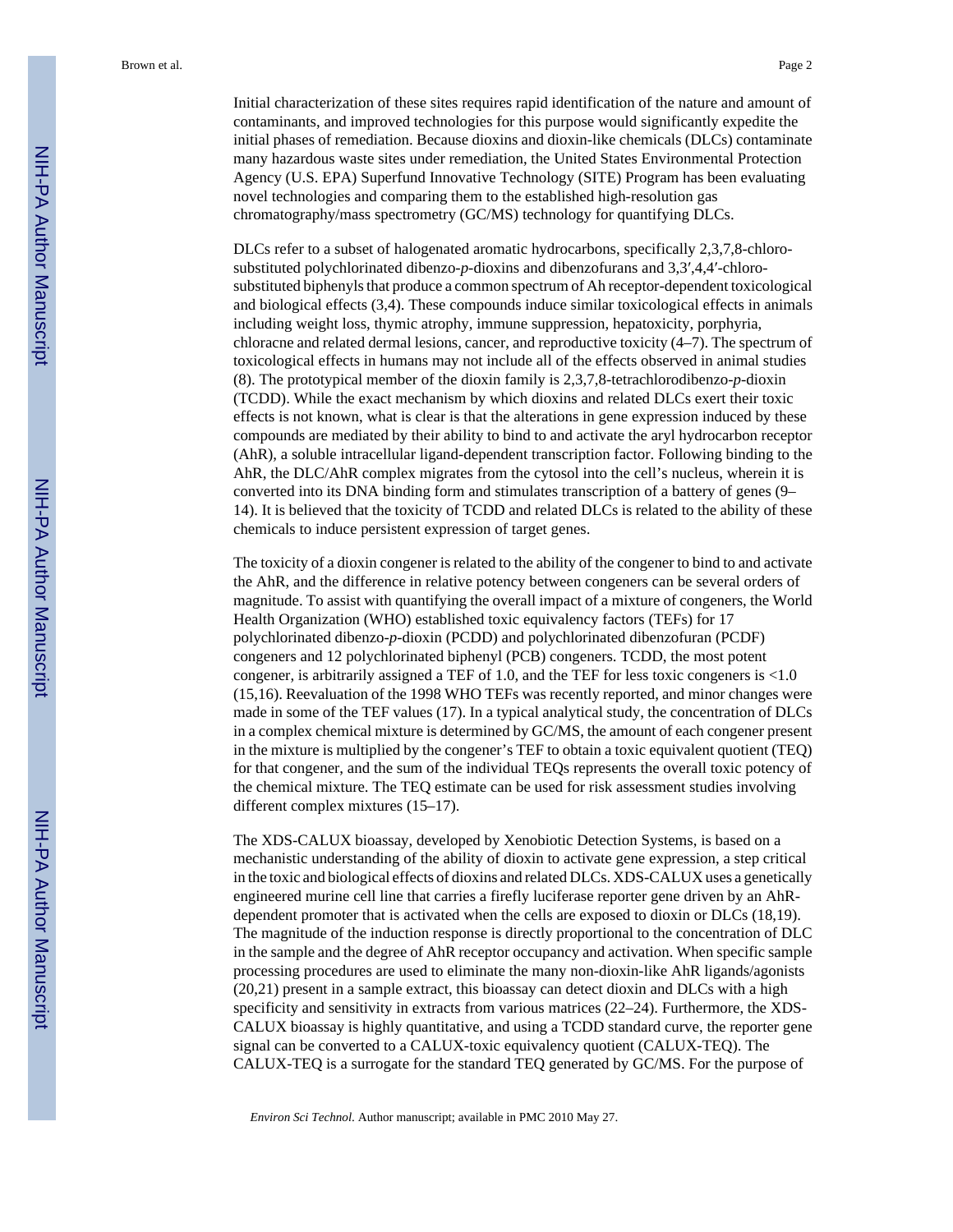this paper, TEQ will refer to GC/MS estimates of toxic equivalency, and CALUX-TEQ will refer to XDS-CALUX estimates of TCDD equivalency calculated from a TCDD standard curve.

The present modeling procedure was evolved from a SITE study sponsored by the U.S. EPA. The SITE study analyzed environmental soil and sediment samples from 10 hazardous waste sites contaminated with complex mixtures of dioxin-like chemicals. Samples were analyzed both by XDS-CALUX and by GC/MS, and CALUX-TEQ and GC/MS-TEQ values were calculated and compared. Mathematical modeling was employed to determine the relationship between these two data sets. Subsequently, the equation determined by mathematical modeling of the SITE data sets was applied to a second unrelated data set of environmental samples (part of an EPA SW846 validation study) to predict GC/MS-TEQ. Predicted TEQ and GCMS TEQ values were compared to assess the validity of the modeled equation. The relevance of the current results for future dioxin risk assessment and risk management studies is discussed.

## **Materials and Methods**

#### **Chemicals**

PCDD and PCDF standards were purchased from Wellington Laboratories (Guelph, Ontario, Canada). Solvents and chromatography matrices for sample extraction and cleanup were purchased from Fisher Scientific and were ACS grade or higher (Pittsburgh, PA).

#### **Environmental Samples**

The U.S. EPA, the Battelle Corporation, and XDS conducted a U.S. EPA SITE study of 209 soil and sediment samples, including spiked samples and standard extracts, in March 2004. Samples were obtained from 10 hazardous waste sites undergoing remediation and included Warren County PCB Landfill in North Carolina; Tittabawassee River Flood Plain in Michigan; residential sites in Midland, MI; Winona Post site in Winona, MO; Solutia site in Nitro, WV; New York/New Jersey Harbors; Newark Bay in New Jersey; two sites on the Saginaw River in Michigan; and the Brunswick Wood Preserving Site in Glynn County, GA (25). Samples contained various contaminants including dioxins, PCBs, PCP, and PAHs. A complete description of the sites and samples is available in a U.S. EPA report (25). GC/MS analysis was performed by Axys Analytical Services (Sidney, British Columbia, Canada), while XDS-CALUX analysis was carried out by XDS, in a mobile laboratory stationed in Saginaw, MI (40 samples),or at XDS, in Durham, NC (169 samples). Thirty-six soil samples and eight ash samples (part of an SW846 validation study) were used to test the proposed mathematical model. Soil and ash samples collected in Japan were analyzed by GC/MS at Hiyoshi Corporation (ash and soil) (Omihachiman, Shiga, Japan), soil samples collected at a U.S. EPA remediation site in Hawaii were analyzed by GC/MS at Southwest Laboratories (Tempe, AZ), and XDS-CALUX analysis was conducted at XDS, in Durham, NC. XDS was blinded to the sample design and GC/MS data in the U.S. EPA SITE study as well as to the GC/MS data in the SW846 validation study (GC/MS data were sent to an independent statistician).

#### **XDS-CALUX Sample Preparation**

Sample extraction and cleanup were conducted as described previously (26–28). Briefly, aliquots of each sample were extracted with toluene and then purified by acid silica column chromatography and a patented carbon column chromatography procedure (29). Two fractions were subsequently collected from the carbon column. The first fraction contained chlorinated biphenyls, and the second fraction contained primarily PCDD/Fs (27,29). Isolated fractions were exchanged into dimethylsulfoxide (DMSO), for measurement of CALUX-TEQ in the XDS-CALUX bioassay. Both fractions were analyzed for CALUX-TEQ; however, in this paper, results for only the PCDD/Fs fraction are presented and analyzed.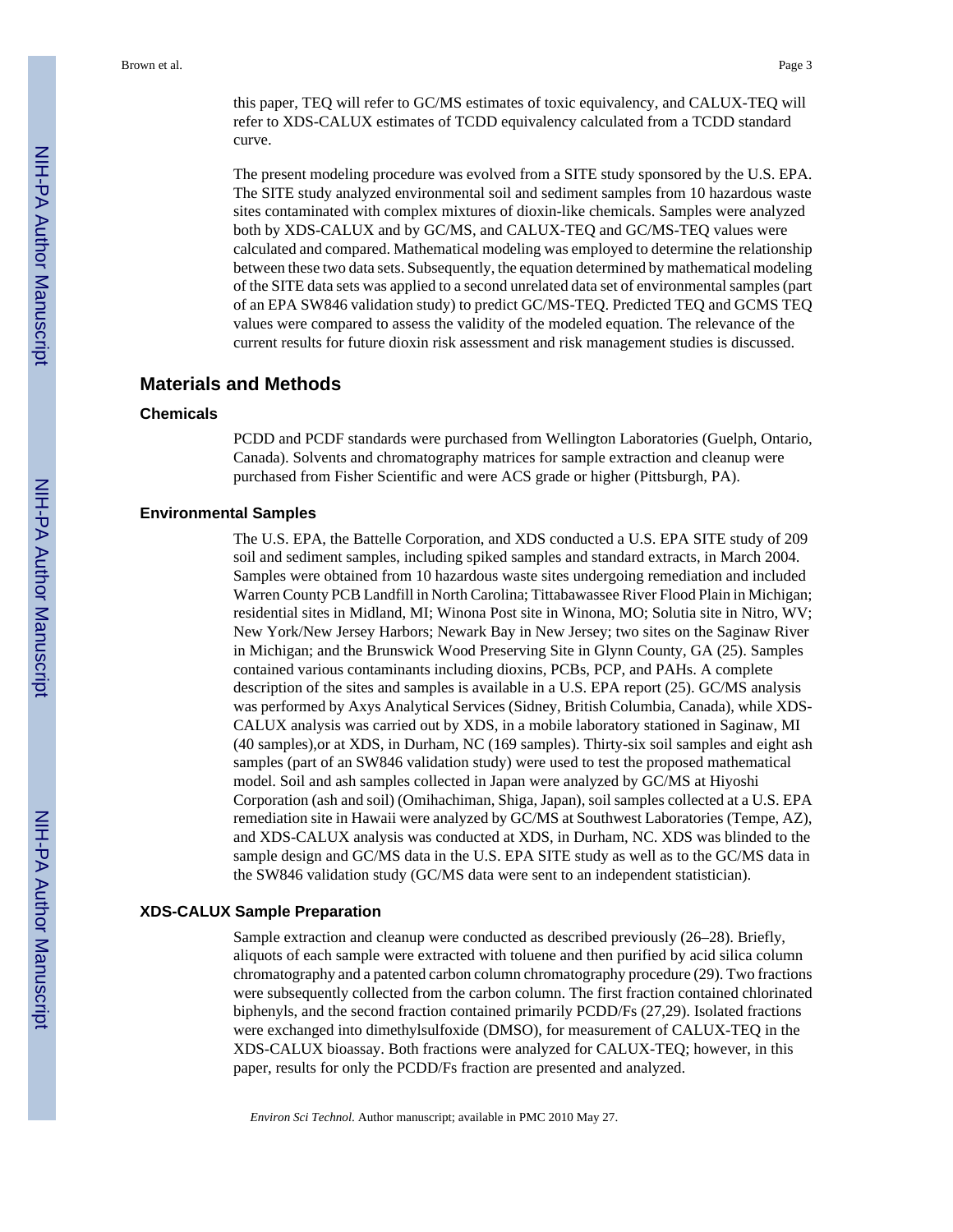#### **XDS-CALUX Bioassay Analysis**

XDS-CALUX was conducted in H1L6.1c2 cells, a mouse hepatoma (hepa1c1c7) cell line stably transfected with the pGudLuc6.1 reporter plasmid that carries an AhR responsive mouse mammary tumor virus promoter and firefly luciferase gene (18,19). Samples in DMSO were suspended in cell culture medium (RPMI 1640 supplemented with 8% fetal calf serum and 1% Pen/Strep antibiotics) and added to monolayer cultures of the H1L6.1c2 cell line in 96 well plates. Each assay was calibrated with a TCDD standard curve and included positive controls (solutions of TCDD and PCB 126) and negative controls (DMSO and solvent blanks). Plates were incubated for 20 h in a humidified 5%  $CO_2$  atmosphere at 37 °C, the medium was removed, and the luciferase activity was quantified (Promega luciferase assay kit, Promega, Madison, WI) using a Berthold Orion Microplate Luminometer (Oak Ridge, TN). All sample measurements were made in the linear range of the assay (i.e., values near the middle of the standard curve). Quality control criteria used for the analysis of XDS-CALUX bioassay results were as described in Brown et al. (26). The TCDD standard curve was modeled to a fourparameter Hill equation using the least-squares best fit method, and the resulting standard curve was used to calculate CALUX-TEQ for unknown samples (26,27). CALUX-TEQ and TEQ data were collected and analyzed in a double-blinded manner with statistical analysis conducted by an independent statistician. The 209 EPA SITE samples were extracted and analyzed in the screening mode of analysis in the XDS-CALUX method that includes a single extraction of a sample. Upon un-blinding of the SITE study design, it became evident that there were 49 total samples within the study. A summary of the breakdown of the sample classes was 32 samples of soil and sediment analyzed in quadruplicate (124 samples), 12 performance evaluation samples analyzed in quadruplicate except for two samples that were replicated seven times (58 samples), and five extracts that were replicated from four to eight times within the 209 total samples (25). The performance evaluation samples and solutions contained reference materials with certified concentrations of dioxin, furans, and/or PCBs, spiked samples with a certified concentration of dioxin and/or other contaminants, and blank samples. A complete description of the SITE study design has been described (25). Analysis of the samples by GC/MS was not blinded, and the replicate criteria for generation of TEQ by GC/MS are not available to XDS. SW846 samples were extracted and analyzed in triplicate for CALUX-TEQ determination and presented as mean values, and GC/MS TEQ analysis was based on single instrumental determinations of DLCs by GC/MS determination of TEQ.

#### **Mathematical Modeling**

GC/MS TEQ and CALUX-TEQ values were fit to a statistical model. Initially, a generalized estimating equation (GEE) (30) that accounted for the correlation due to replicates using a base 10 logarithmic transformation of the two variables was used. However, the final model was based on the mean of the replicates. Input data for mathematical modeling initially included all samples. Subsequently, in developing a model for dioxins, seven samples were eliminated that were PCB standards, and data were limited to samples with TEQ values between 1 and 3000 pg/g with the model being generated on the means of 34 samples. Data presented are on 42 samples without elimination of the samples below 1 pg/g or greater than 3000 pg/g.

#### **TEF/REP Conversion Factor**

Calculation of conversion factors for samples based on differences between WHO TEF values and XDS-CALUX relative potency (REP) values was conducted as described previously (31). TEQ values for SW846 samples were recalculated using GC/MS congener specific concentrations and XDS-CALUX REP values (32) (see Table 1). GC/MS measurements for some congeners in SW846 samples were reported without non-detect (ND) negative control values. Therefore, for this study, all ND values were set to zero. Conversion factors (or averaged conversion factors, where  $n > 1$ ) were calculated by dividing the TEQ for the sample by the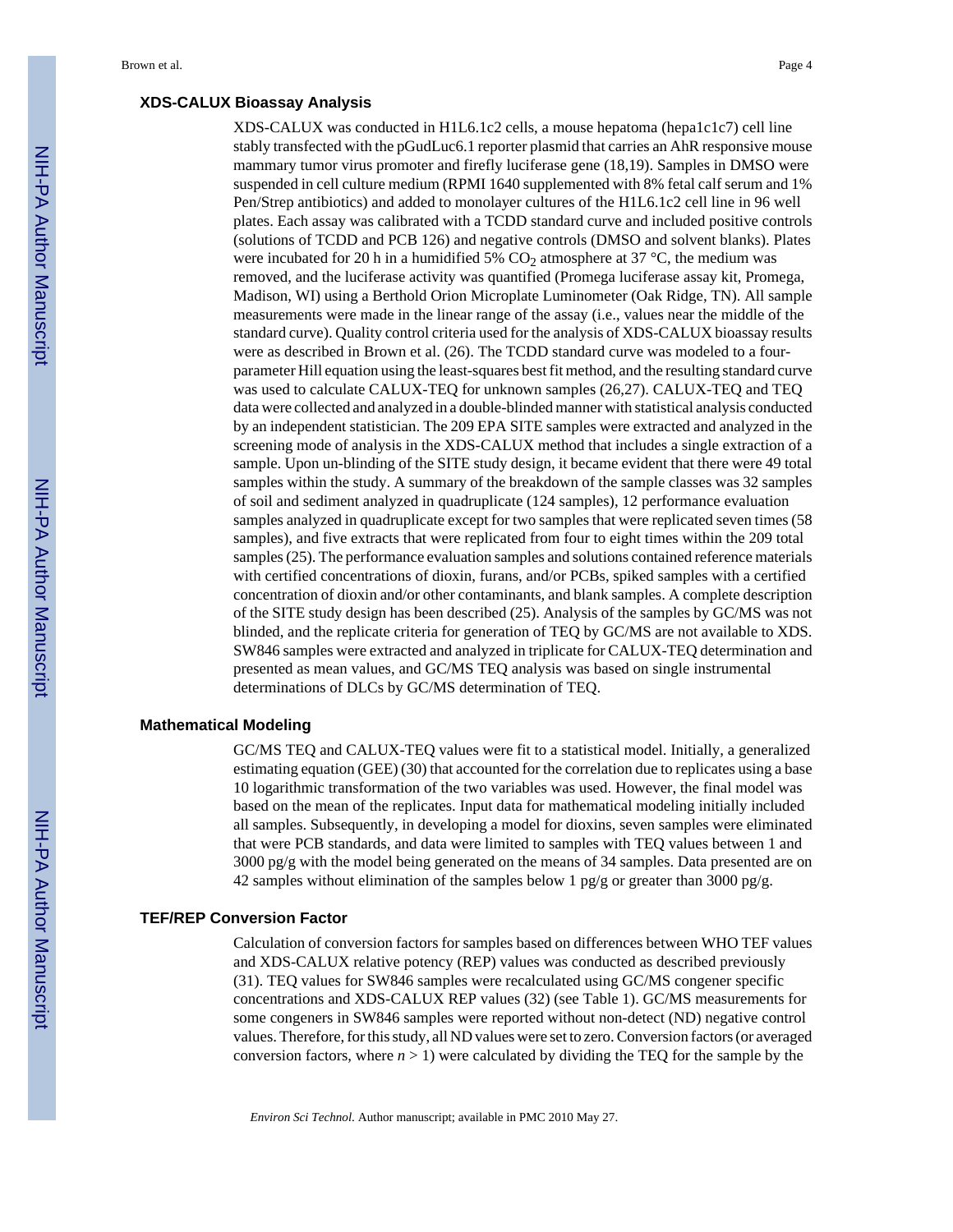TEQ calculated using CALUX REP values. The TEF/REP corrected estimate of TEQ was derived by multiplying this factor by the XDS-CALUX measured value for CALUX-TEQ.

## **Results**

#### **Comparison of GC/MS-TEQ and CALUX-TEQ**

GC/MS and XDS-CALUX assays were performed on 209 SITE samples as described in the Materials and Methods. During data analysis, sample replicates within the data set were identified, the data presented in the graphs represent the average for each of 42 samples analyzed in quadruplicate, and the mean was calculated for the samples after un-blinding of the data. GC/MS-TEQ and CALUX-TEQ values calculated from GC/MS and XDS-CALUX, respectively, are compared graphically in Figure 1. The results show that GC/MS-TEQ and CALUX-TEQ values are highly correlated ( $R^2$  = 0.892). Variance is observed between the two methods at very low or high GC/ MS-TEQs or CALUX-TEQs. This may indicate that GC/MS and XDS-CALUX assays demonstrate increased variance at or near the limits of detection of both analytical procedures. The variance is also greater at extremely high concentrations of dioxin-like chemicals. This is probably due to the XDS-CALUX bioassay detecting additional compounds that activate AhR but are not detected or measured by GC/MS methods. The extreme dilution of the sample to allow detection in the linear range of the standard curve also contributes to the variance in estimating the CALUX-TEQ for the sample. CALUX-TEQ values are consistently higher than TEQ values (Figure 1), with CALUX-TEQs averaging 9.4 times higher than TEQ values. This is consistent with what has been observed previously for environmental samples (22,33).

#### **Modeling the Relationship between GC/MS-TEQ and CALUX-TEQ**

The data in Figure 1 (excluding samples with TEQ values  $\leq 1$  or  $\geq 3000$  pg of TCDD/g) were used to derive a statistical model for the relationship between GC/MS-TEQ and CALUX-TEQ as follows:

 $log(TEQ) = 0.654 \times log(CALUX - TEQ) + 0.058(log(CALUX - TEQ))^{2}$ (1)

This model was evaluated by predicting TEQ from CALUX-TEQ using input CALUX-TEQ data from the SITE study (Figure 1). The results showed a linear relationship with a correlation of 0.876 (Figure 2), which is slightly lower than the direct correlation between GC/MS-TEQ and CALUX-TEQ. However, since the data trend line almost coincides with the dashed diagonal line through the origin, the predicted TEQ values are very close to the TEQ values measured by GC/MS. For these data, CALUX predicted TEQ was on average 0.997 times the TEQ measured by GC/MS. As observed previously, the discrepancy between GC/MS measured TEQ and CALUX predicted TEQ was greater for samples with very low or high TEQ values.

#### **Testing the Mathematical Model**

The mathematical model was tested with XDS-CALUX data from an independent data set, SW846, that included 36 dioxin contaminated soil samples and eight ash samples. CALUX-TEQ and GC/MS-TEQ values for these samples had correlation values of 0.857 and 0.935 for ash and soil samples, respectively (Figure 3). As observed previously, CALUX-TEQ values for the SW846 samples were consistently higher than TEQ values. For these data, CALUX-TEQ was on average 12.6-fold higher than TEQ (3.4-fold for ash samples and 14.6–fold for soil samples).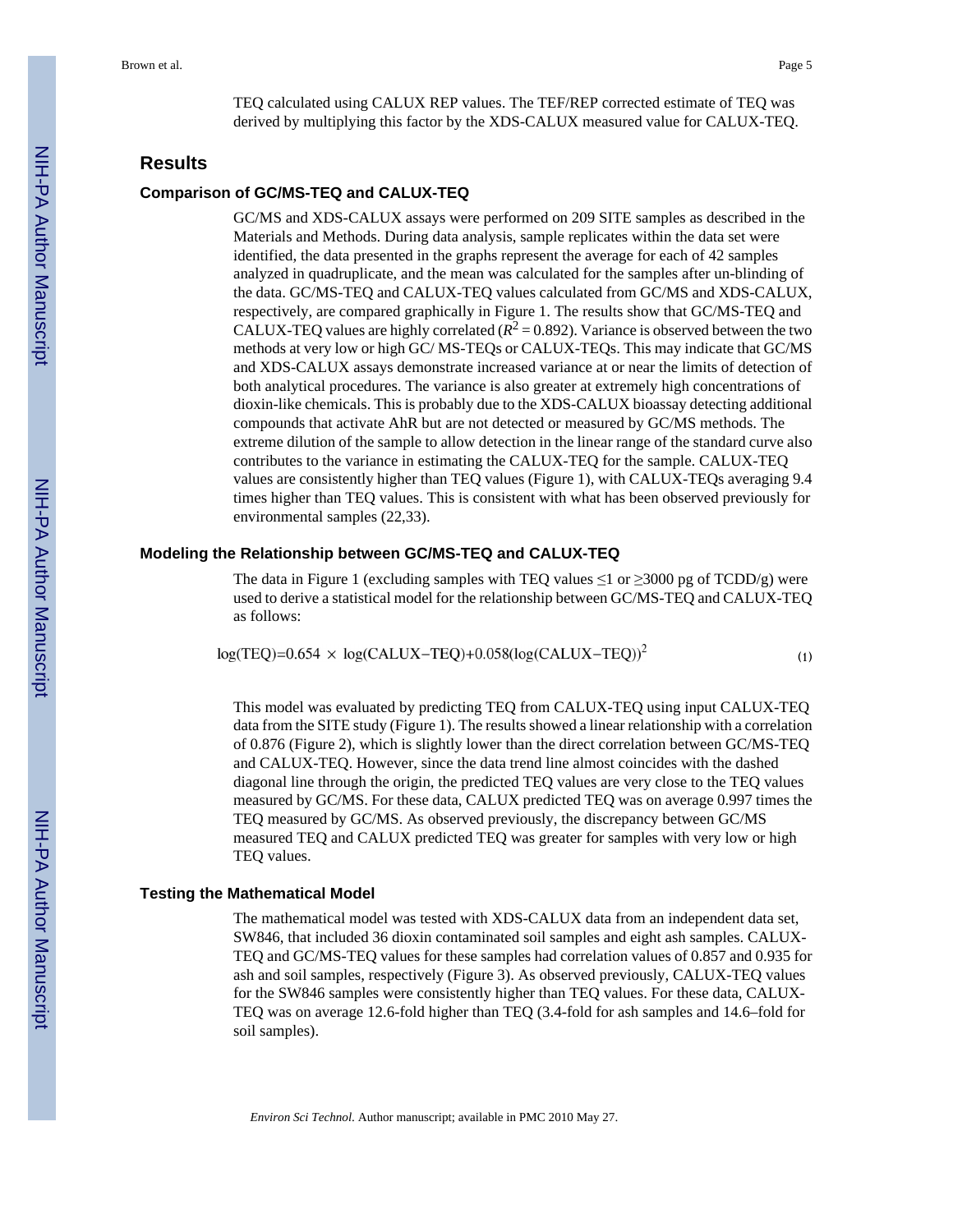On the basis of our mathematical model and eq 1, CALUX-TEQ values were used to predict TEQ values, and the predicted and measured GC/MS-TEQ values for the SW846 data set were compared (Figure 4). Correlation coefficients were 0.817 for ash samples and 0.922 for soil samples. Predicted TEQ was on average 6.5-fold higher than measured GC/MS-TEQ (1.3-fold for ash and 7.7-fold for soil). Note that these values change when samples with extreme GC/ MS-TEQ values (i.e.,  $\leq 1$  or  $\geq 3000$  pg/g) were excluded from the analysis (see Table 2 and Discussion).

#### **Prediction of SW846 Data using TEF REP Conversion Factors**

The XDS-CALUX bioassay has been used to define congener specific toxic equivalencies called REP values (32) based on the method described in refs 34 and 35. REP is an XDS-CALUX specific equivalent of TEF, as determined by the WHO using GC/MS. TEF REP conversion factors were calculated for each sample in the SW846 data set; the result for a representative sample is presented in Table 1, and average results for all ash and soil samples are summarized in Table 3. Results for individual samples are summarized graphically in Figure 5. By using TEF REP conversion factors, the overall discrepancy between CALUX-TEQ and TEQ is reduced but not eliminated (also see Table 2), with predicted TEQ on average 7.0–fold higher than TEQ (2.3-fold for ash samples and 8.0-fold for soil samples). Thus, applying a TEF REP conversion eliminates approximately half of the difference between CALUX-TEQ and GC/MS-TEQ.

### **Discussion**

The XDS-CALUX bioassay is a sensitive method for measuring the bioactivity of dioxin and dioxin-like chemicals. Using a recombinant cell line containing a stably transfected AhR responsive promoter and firefly luciferase reporter gene, the XDS-CALUX bioassay estimates the concentration of DLCs by measuring the ability of a sample to activate AhR-dependent luciferase gene expression. While the XDS-CALUX bioassay generates a CALUX-TEQ value, which reflects the relative bioactivity of DLCs in the sample, the traditional GC/MS analytical method for measuring dioxin-like compounds generates a TEQ value by physical measurement of the concentrations of individual chlorinated dioxin congeners and multiplication by a TEF and summation to generate a TEQ in the mixture. While both methods are efficient and accurate, they are based on different methods with differences in the underlying mechanisms. CALUX-TEQ and GC/MS-TEQ values are not expected to be identical due to differences in the TEF and REP values, measurement of other DLCs, or non-additive interactions that may occur in the XDS-CALUX method. The goal of this study was to define the relationship between CALUX-TEQ and GC/MS-TEQ. To this end, CALUX-TEQ and GC/MS-TEQ values were measured and compared for two data sets, a mathematical model was derived using the first data set, and the model was tested with a second data set. The results suggest that XDS-CALUX can be a useful and relatively accurate method for estimating the concentration of DLCs in complex environmental samples and that CALUX-TEQ and GC/MS-TEQ data can be compared.

CALUX-TEQ and GC/MS-TEQ were calculated and compared for 209 SITE samples that represented 32 soil and sediment samples with quadruplicate analysis by GC/MS after uncoding of the blinded data, allowing comparison to XDS-CALUX determinations. During data analysis, replicates of samples were identified, and some samples (blanks, PCB standards, TCDD standards, and other DLCs to evaluate limits of detection and specificity) were eliminated from the final data used for modeling. On average, CALUX-TEQ values were 9.4 fold higher than TEQ values, and these values demonstrated greater variance at extreme ends of the CALUX-TEQ/ TEQ distribution. Mathematical modeling of these data (excluding samples with TEQ values  $\leq 1$  and  $\geq 3000$  pg of TCDD/g) produced a model for the relationship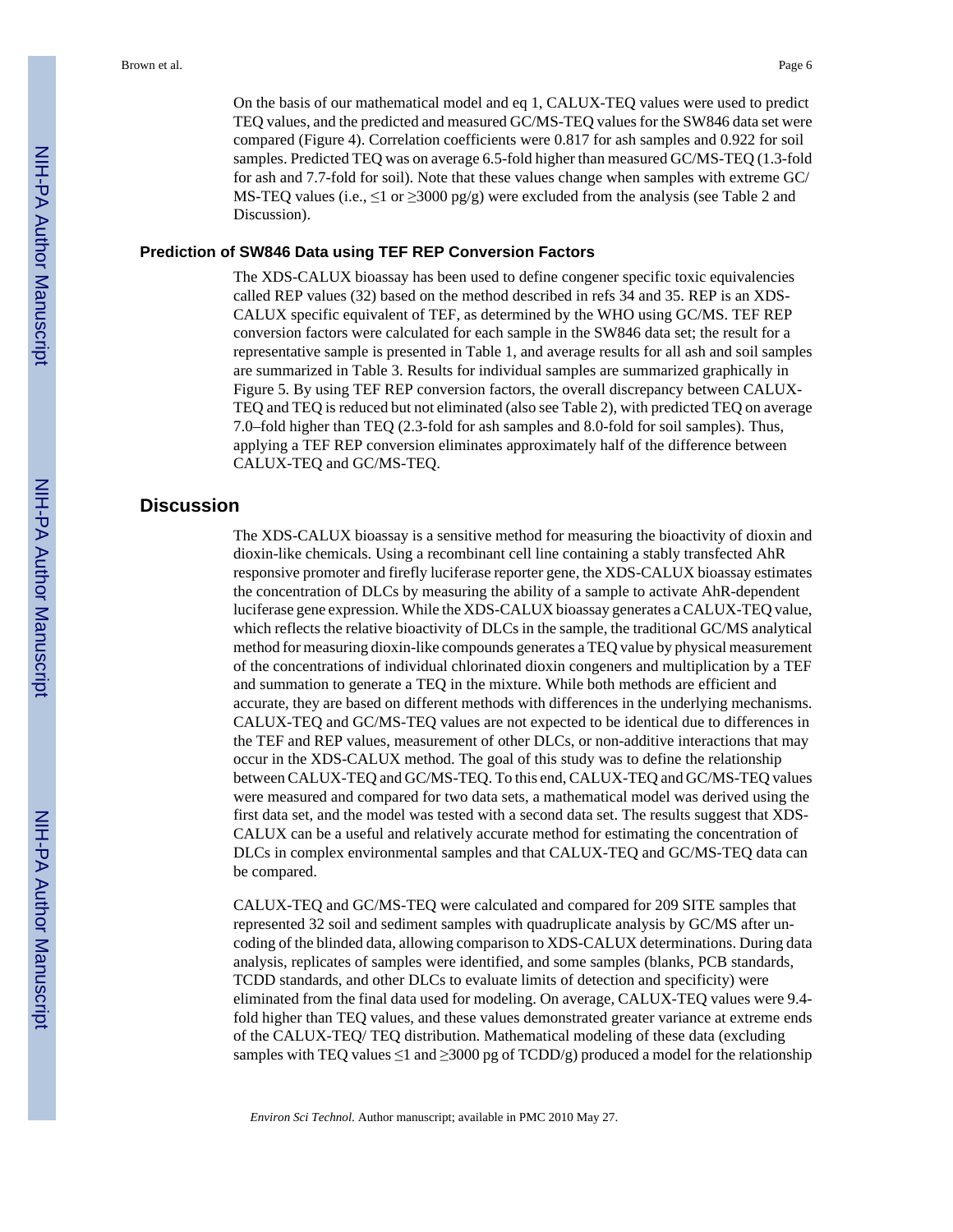between CALUX-TEQ and TEQ (eq 1). Applying eq 1 to SITE samples showed that predicted and GC/MS measured TEQ values are strongly correlated ( $R^2 = 0.876$ ) and that TEQ values predicted from CALUX-TEQ values were on average nearly identical to the GC/MS-TEQ (multiple of 0.997). The model was further tested using soil and ash samples from an independent data set, SW846. When eq 1 was applied to this data set, a strong correlation was again observed between predicted and TEQ measured values by GC/MS ( $R^2$  = 0.922 for soil samples and  $R^2$  = 0.817 for ash samples). Prior to transformation, CALUX-TEQ was on average 12.6-fold higher than TEQ, but after transformation using eq 1, the difference was reduced by 52% (Table 2). If the analysis was limited to samples with TEQ values in the range of 1–3000 pg of TCDD/g, predicted TEQ was 1.6-fold higher than TEQ. Thus, the model accounted for approximately 82% of the systematic difference between CALUX-TEQ and GC/MS-TEQ for this data set. Table 2 also shows that the difference between CALUX-TEQ and GC/MS-TEQ is generally higher in soil than in ash samples. While the reason for this difference is not entirely clear, it suggests that CALUX-TEQ and GC/MS-TEQ may be more similar for some sample types/matrices than others. This also suggests that the use of mathematical modeling should be conducted on a matrix-by-matrix basis. Analysis comparing XDS-CALUX and GC/MS on a matrix basis should aid in estimating TEQ since it would provide an estimate of the contribution of other halogenated dioxins/ furans and biphenyls and other active compounds such as chlorinated napthalenes that may contribute to CALUX-TEQ but not to GC/MS estimates of TEQ.

A previous study proposed a way of comparing GC/MS-TEQ and CALUX-TEQ results based solely on the difference between WHO TEF values and bioassay REP values (31). While this method takes into account only one source of variation between GC/MS-TEQ and CALUX-TEQ results, in some sample matrices, it appears to provide acceptable results. XDS-CALUX REP values, which are a measure of the relative potency of specific dioxin congeners, are similar but non-identical to WHO estimates of TEF values (32). To determine how much of the observed variation between GC/MS-TEQ and CALUX-TEQ values resulted from differences in the relative potency for specific PCDD and PCDF congeners, this method of conversion was also conducted on the SW846 data set. Table 3 and Figure 5 show that this conversion reduced the average fold difference between CALUX-TEQ and GC/MS-TEQ from 12.6 to 7.0 (all samples) or 4.2 to 2.3 (all samples in the range of  $1-3000$  pg of  $TCDD/g$ ). Thus, TEF REP conversion accounts for approximately half of the difference between CALUX-TEQ and TEQ. Given that the TEF values themselves may possess an order of magnitude in variance in establishing these values, the point estimates between CALUX-TEQ and TEQ correlate remarkably well (15–17).

On the basis of the previous analysis and results from prior studies, we propose that at least three factors account for the observed differences between CALUX-TEQ and GC/ MS-TEQ: (i) XDS-CALUX may detect bioactivity of AhR agonists that are not normally measured by GC/MS such as polychlorinated naphthalenes (34,35) or brominated dioxin-like compounds (36,37); (ii) XDS-CALUX, but not GC/MS, can detect non-additive interactions between AhR ligands (refs 38–40 and reviewed in ref 41); and (iii) specific dioxin-like chemicals have different relative potency values using GC/MS and XDS-CALUX (i.e., TEF and REP, respectively). The use of conversion factors based on the difference between TEF and REP values can correct for the third factor, but for the ash and soil samples in the SW846 study, this only accounted for about half of the observed differences. In contrast, mathematical modeling as conducted in this study can take into account all three factors. The model provides an average basis for estimation of GC/MS-derived TEQ from CALUX-TEQ based upon sampling of 10 sites that are under remediation for these contaminates.

Studies are ongoing with the U.S. EPA and the Battelle Corporation to identify the hypothesized DLCs and other chemical entities in these sample extracts that are acting as AhR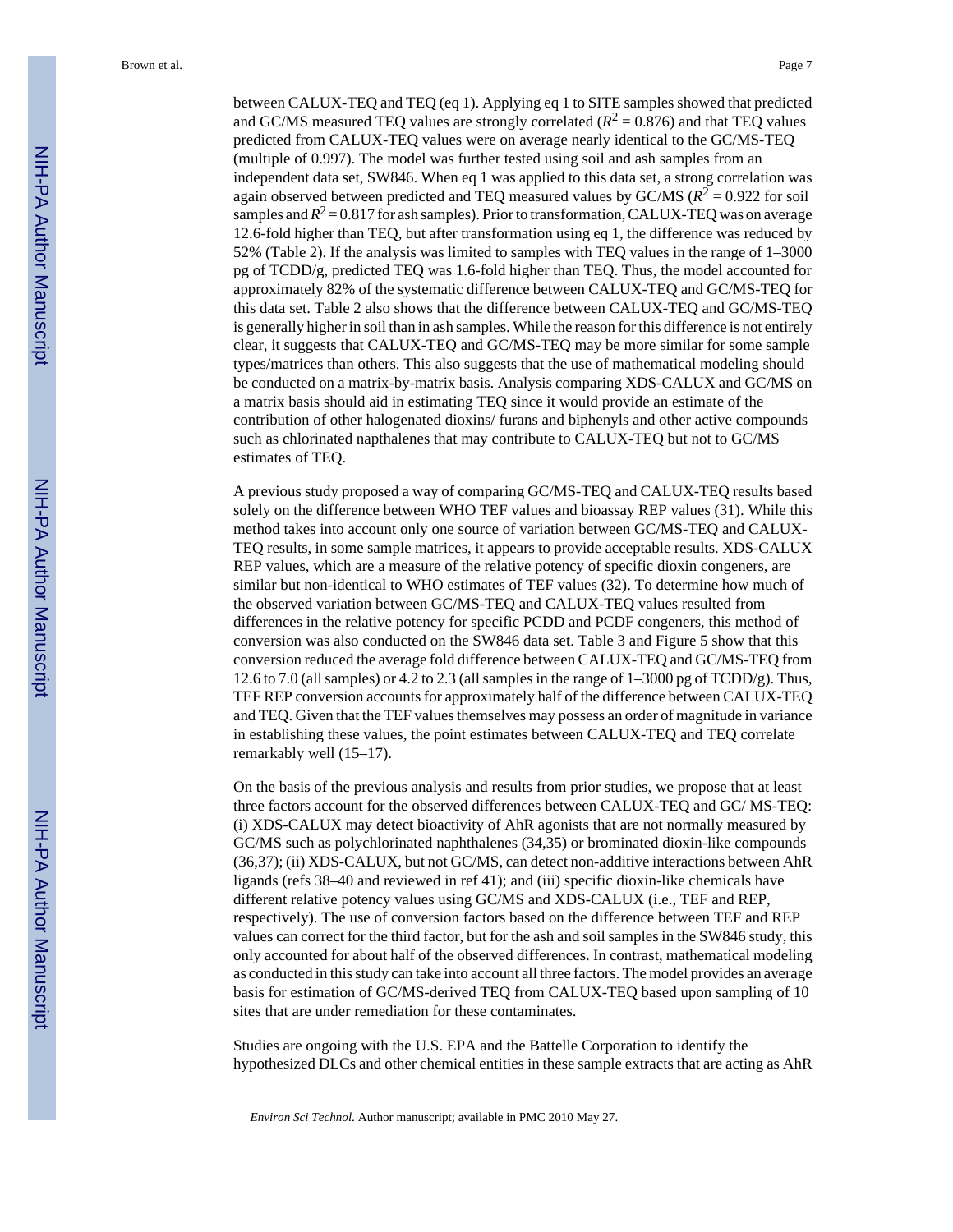agonists. The patented sample processing method (U.S. Patent 6,720,431 (29)) has been demonstrated to remove greater than 99.8% of 14 different non-halogenated aromatic hydrocarbons that are AhR agonists (28). Two aromatic hydrocarbons (beno (*b*) fluoranthene and indeno (1,2,3 *cd*) pyrene) were removed from sample extracts to a lesser extent (94.3 and 97.5%, respectively). This suggests that non-halogenated aromatic hydrocarbons that are AhR agonists are probably not responsible for the higher estimates of CALUX-TEQ observed in the samples from the SITE study. However, this possibility cannot be completely discounted if extremely high concentrations of aromatic hydrocarbon AhR agonists are present in the samples. Brominated and/or mixed bromo/chloro dioxins and furans and halogenated naphthalenes are two classes of chemicals that could contribute to the higher XDS-CALUX activity.

The previous analysis also suggests that XDS-CALUX and GC/MS agree more closely for samples falling in the midrange of detection limits for these analytical methods (i.e., samples with TEQ  $>1$  and  $<3000$  pg of TCDD/g in this study). The variance observed with very dilute or concentrated samples in this study was likely due to threshold and saturation effects that are typical for most analytical methods. It is also possible that for samples with low levels of dioxin contamination, the bioactivity of other AhR agonists that are not measured by GC/MS could be relatively more important contributors to the overall biological response. Because of its broader specificity, XDS-CALUX may provide a better assessment of relative potency in extremely complex samples.

In summary, this study demonstrates that mathematical modeling can expand our ability to quantify the toxic potential of complex environmental samples containing dioxin and dioxinlike chemicals and compares the results obtained through different analytical methods. While GC/MS is used in current U.S. EPA regulatory requirements for quantifying dioxin contamination, XDS-CALUX is an important alternative method that can provide data for risk assessment and remediation decisions. Because of its high capacity and broad specificity, XDS-CALUX may be the preferred method (due to lower cost and time) for high-throughput screening or to accommodate samples with high or unknown complexity. The results presented here make it possible to compare analytical studies that use XDS-CALUX and GC/MS. Thus, the XDS-CALUX bioassay, coupled with the model presented here, may have important future applications in risk assessment and risk management associated with dioxin contamination and/or hazardous waste site remediation.

## **Acknowledgments**

This work was supported by a grant from the National Institutes of Environmental Health Sciences, Small Business Initiated Research (SBIR) Grant ES08372 and an NIEHS Superfund Basic Research Grant (M.S.D., ES04699). The authors acknowledge the valuable contributions of Dr. Miriam Sanders of Page One editorial services in revising the manuscript.

#### **Literature Cited**

- 1. Safe SH. Polychlorinated biphenyls (PCBs): Environmental impact, biochemical and toxic responses, and implications for risk assessment. Crit. Rev. Toxicol 1994;24:87–149. [PubMed: 8037844]
- 2. Birnbaum LS. TEFs: A practical approach to a real world problem. Hum. Ecol. Risk Assess 1999;5:13– 24.
- 3. Goldstein, JA.; Safe, S. Mechanism of action and structure–activity relationships for chlorinated dibenzo-*p*-dioxins and related compounds. In: Jenson, KA., editor. Halogenated Biphenyls, Terphenyls, Napthalenes, Dibenzofurans, and Related Products. New York: Elsevier Science Publishers; 1989. p. 239-293.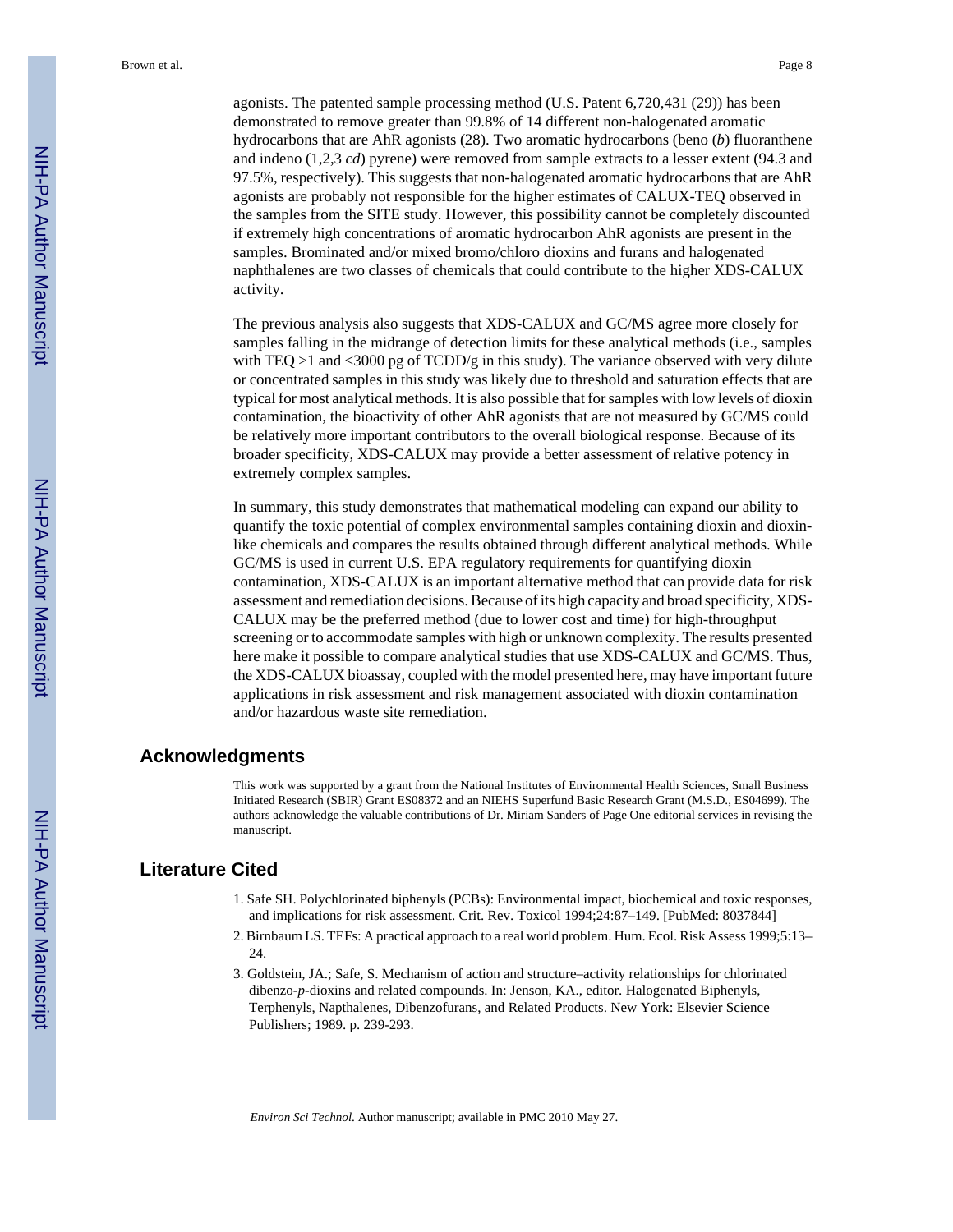Brown et al. Page 9

- 5. McConnell EE, Moore JA, Haseman JK, Harris MW. The comparative toxicity of chlorinated dibenzo*p*-dioxins in mice and guinea pigs. Toxicol. Appl. Pharmacol 1978;44:335–356. [PubMed: 675706]
- 6. Birnbaum LS. The mechanism of dioxin toxicity: Relationship to risk assessment. Environ. Health Perspect 1994;102:157–167. [PubMed: 7698077]
- 7. De Vito, MJ.; Birnbaum, LS. Toxicology of the dioxins and related chemicals. In: Schecter, A., editor. Dioxins and Health. New York: Elsevier Science Publishers; 1994.
- 8. Committee on EPA's Exposure and Human Health Reassessment of TCDD and Related Compounds National Research Council. Washington, DC: National Academy Press; 2006. <http://www.nap.edu/catalog/11688.html>
- 9. Sogawa K, Fujisawa-Sehara A, Yamane M, Fujii-Kuriyama Y. Location of regulatory elements responsible for drug induction in the rat cytochrome *P-450c* gene. Proc. Natl. Acad. Sci. U.S.A 1986;83:8044–8048. [PubMed: 3464941]
- 10. Denison MS, Fisher JM, Whitlock JP Jr. The DNA recognition site for the dioxin–Ah receptor complex. Nucleotide sequence and functional analysis. J. Biol. Chem 1988;263:17221–17224. [PubMed: 2846558]
- 11. Okey AB, Riddick DS, Harper PA. The Ah receptor: Mediator of the toxicity of 2,3,7,8 tetrachlorodibenzo-*p*-dioxin (TCDD) and related compounds. Toxicol. Lett 1994;70:1–22. [PubMed: 8310450]
- 12. Hankinson O. The aryl hydrocarbon receptor complex. Annu. Rev. Pharmacol. Toxicol 1995;35:307– 340. [PubMed: 7598497]
- 13. Sewall CH, Lucier GW. Receptor-mediated events and the evaluation of the Environmental Protection Agency (EPA) of dioxin. Mutat. Res 1995;333:111–122. [PubMed: 8538618]
- 14. Denison, MS.; Phelen, D.; Elferink, CJ. The Ah receptor signal transduction pathway. In: Denison, MS.; Helferich, WG., editors. Xenobiotics, Receptors, and Gene Expression. Philadelphia: Taylor and Francis; 1998. p. 3-33.
- 15. Van den Berg M, Birnbaum L, Bosveld AT, Brunstrom B, Cook P, Feeley M, Giesy JP, Hanberg A, Hasegawa R, Kennedy SW, Kubiak T, Larsen JC, van Leeuwen FX, Liem AK, Nolt C, Peterson RE, Poellinger L, Safe S, Schrenk D, Tillitt D, Tysklind M, Younes M, Waern F, Zacharewski T. Toxic equivalency factors (TEFs) for PCBs, PCDDs, and PCDFs for humans and wildlife. Environ. Health Perspect 1998;106:775–792. [PubMed: 9831538]
- 16. Haws LC, Su SH, Harris M, Devito MJ, Walker NJ, Farland WH, Finley B, Birnbaum LS. Development of a refined database of mammalian relative potency estimates for dioxin-like compounds. Toxicol. Sci 2006;89:4–30. [PubMed: 16120753]
- 17. Van den Berg M, Birnbaum LS, Denison M, De Vito M, Farland W, Feeley M, Fiedler H, Hakansson H, Hanberg A, Haws L, Rose M, Safe S, Schrenk D, Tohyama C, Tritscher A, Tuomisto J, Tysklind M, Walker N, Peterson RE. The 2005 World Health Organization reevaluation of human and mammalian toxic equivalency factors for dioxins and dioxin-like compounds. Toxicol. Sci 2006;93:223–241. [PubMed: 16829543]
- 18. Garrison PM, Tullis K, Aarts JM, Brouwer A, Giesy JP, Denison MS. Species specific recombinant cell lines as bioassay systems for the detection of 2,3,7,8-tetrachlorodibenzo-*p*-dioxin-like chemicals. Fundam. Appl. Toxicol 1996;30:194–203. [PubMed: 8812265]
- 19. Han D, Nagy SR, Denison MS. Comparison of recombinant cell bioassays for the detection of Ah receptor agonists. Biofactors 2004;20:11–22. [PubMed: 15096657]
- 20. Denison, MS.; Seidel, SD.; Rogers, WJ.; Ziccardi, M.; Winter, GM.; Heath-Pagliuso, S. Natural and synthetic ligands for the Ah receptor. In: Puga, A.; Wallace, KB., editors. Molecular Biology Approaches to Toxicology. Philadelphia: Taylor and Francis; 1999. p. 393-410.
- 21. Denison MS, Nagy SR. Activation of the aryl hydrocarbon receptor by structurally diverse exogenous and endogenous chemicals. Annu. Rev. Pharmacol. Toxicol 2003;43:309–334. [PubMed: 12540743]
- 22. Brown DJ, Kishimoto Y, Ikeno O, Chu M, Nomura J, Murakami T, Murata H. Validation study for the use of the dioxin responsive CALUX assay for analysis of Japanese ash and soil samples. Organohalogen Compd 2000;45:200–203.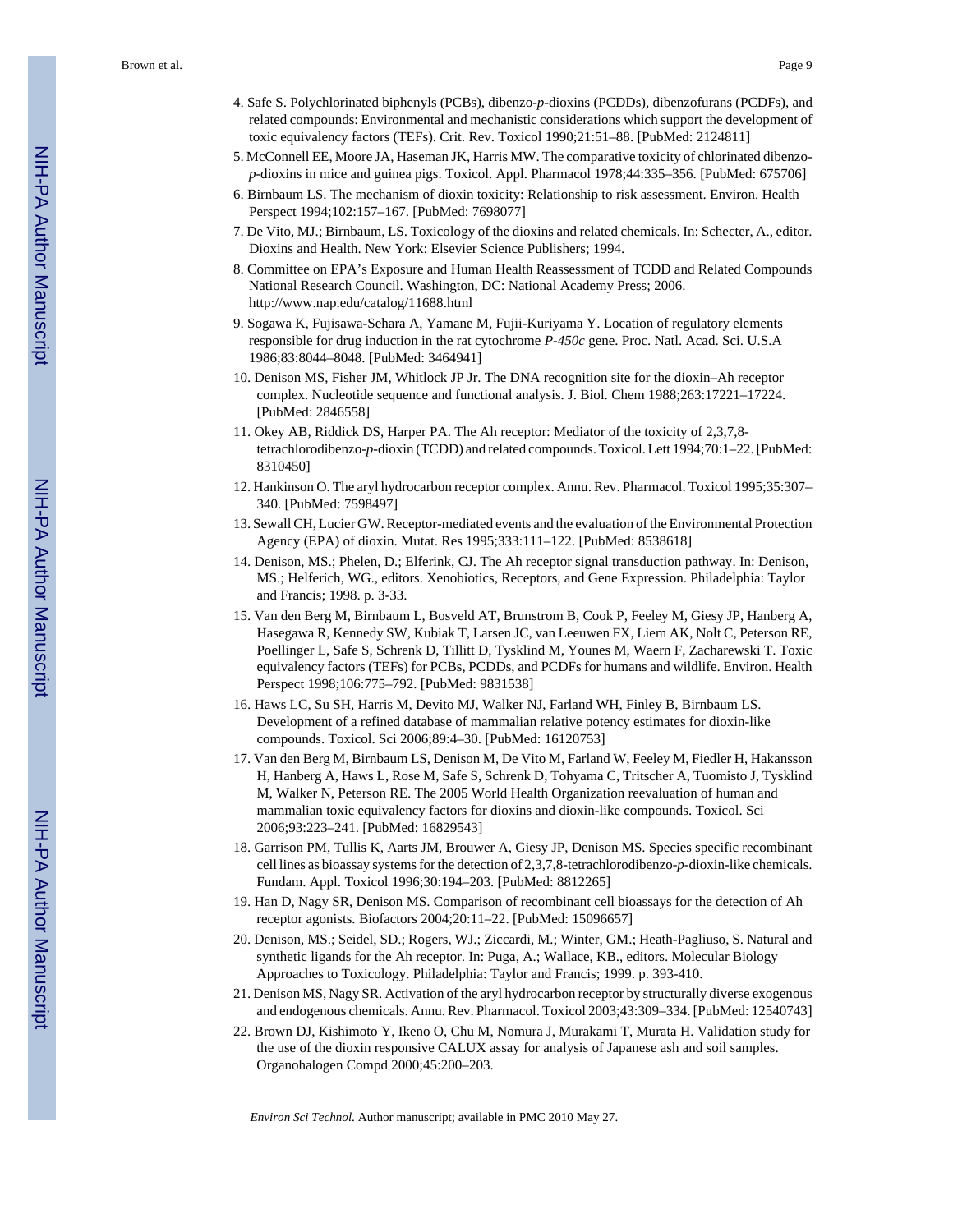- 23. Van Overmeir I, Goeyens L, Beernaert H, Srebrnik S, De Poorter G, Baeyens W, Clark GC, Chu M, Chu A, Chu D, Morris R, Brown DJ. A comparative study of GC-HRMS and CALUX-TEQ determinations in food samples by the Belgian federal ministries of public health and agriculture. Organohalogen Compd 2000;45:196–199.
- 24. Tsutsumi T, Amakura Y, Nakamura M, Brown DJ, Clark GC, Sasaki K, Toyoda M, Maitani T. Validation of the CALUX bioassay for the screening of PCDD/Fs and dioxin-like PCBs in retail fish. Analyst 2003;128:486–492. [PubMed: 12790202]
- 25. United States Environmental Protection Agency. Technologies for Monitoring and Measurement of Dioxin and Dioxin-like Compounds in Soil and Sediment (Xenobiotic Detection Systems, Inc. CALUX by XDS). Washington, DC: 2005. <http://www.epa.gov/ord/SITE/reports/540r05001/540r05001.htm>
- 26. Brown DJ, Goeyens L, Van Overmeir I, Chu M, Murata H, Clark GC. Quality control criteria implemented for monitoring the use of the CALUX bioassay. Organohalogen Compd 2001;54:32– 35.
- 27. Brown DJ, Nakamura M, Chu MD, Denison MS, Murata H, Clark GC. Recovery determinations for bioassay analysis: Considerations and results. Organohalogen Compd 2002;58:357–360.
- 28. Brown DJ, Van Overmeir I, Goeyens L, Chu MD, Denison MS, Clark GC. Elimination of interfering compounds in preparation for analysis by an Ah receptor-based bioassay. Organohalogen Compd 2002;58:401–404.
- 29. Chu, MD.; Clark, GC., inventors. Methods and Apparatus for Separating and Detecting Specific Polyhalogenated Diaromatic Hydrocarbons. U.S. Patent. 6,720,431. 2004.
- 30. Zeger SL, Liang KY. Longitudinal data analysis for discrete and continuous outcomes. Biometrics 1986;42:121–130. [PubMed: 3719049]
- 31. Besselink H, Jones A, Pijnappels M, Swinkels A, Fjellanger K, Brouwer A. Comparison of DR CALUX and HRGCMS-derived TEQs. Organohalogen Compd 2003;60:203–206.
- 32. Brown DJ, Chu M, Van Overmeir I, Chu A, Clark GC. Determination of REP values for the CALUX bioassay and comparison to the WHO TEF values. Organohalogen Compd 2001;53:211–214.
- 33. Denison MS, Zhao B, Baston DS, Clark GC, Murata H, Han DH. Recombinant cell bioassay systems for the detection and relative quantification of halogenated dioxins and related chemicals. Talanta 2004;63:1123–1133. [PubMed: 18969542]
- 34. Villeneuve DL, Kannan K, Khim JS, Falandysz J, Nikiforov VA, Blankenship AL, Giesy JP. Relative potencies of individual polychlorinated naphthalenes to induce dioxin-like responses in fish and mammalian in vitro bioassays. Arch. Environ. Contam. Toxicol 2000;39:273–281. [PubMed: 10948276]
- 35. Villeneuve DL, Khim JS, Kannan K, Giesy JP. Relative potencies of individual polycyclic aromatic hydrocarbons to induce dioxin-like and estrogenic responses in three cell lines. Environ. Toxicol 2002;17:128–137. [PubMed: 11979591]
- 36. Brown DJ, Van Overmeire I, Goeyens L, Denison MS, De Vito MJ, Clark GC. Analysis of Ah receptor pathway activation by brominated flame retardants. Chemosphere 2004;55:1509–1518. [PubMed: 15099731]
- 37. Behnisch PA, Hosoe K, Sakai S. Brominated dioxin-like compounds: In vitro assessment in comparison to classical dioxin-like compounds and other polyaromatic compounds. Environ. Int 2003;29:861–877. [PubMed: 12850102]
- 38. Windal I, Schroijen C, Van Wouwe N, Carbonnelle S, Van Overmeir I, Brown DJ, Clark GC, Baeyens W, Goeyens L. Non-additive interactions in CALUX. Organohalogen Compd 2003;60:215–218.
- 39. Windal I, Denison MS, Birnbaum LS, Van Wouwe N, Baeyens W, Goeyens L. Chemically activated luciferase gene expression (CALUX) cell bioassay analysis for the estimation of dioxin-like activity: Critical parameters of the CALUX procedure that impact assay results. Environ. Sci. Technol 2005;39:7357–7364. [PubMed: 16245802]
- 40. Windal I, Van Wouwe N, Eppe G, Xhrouet C, Debacker V, Baeyens W, De Pauw E, Goeyens L. Validation and interpretation of CALUX as a tool for the estimation of dioxin-like activity in marine biological matrixes. Environ. Sci. Technol 2005;39:1741–1748. [PubMed: 15819233]
- 41. Safe S. Limitations of the toxic equivalency factor approach for risk assessment of TCDD and related compounds. Teratog., Carcinog., Mutagen 1997;17:285–304. [PubMed: 9508738]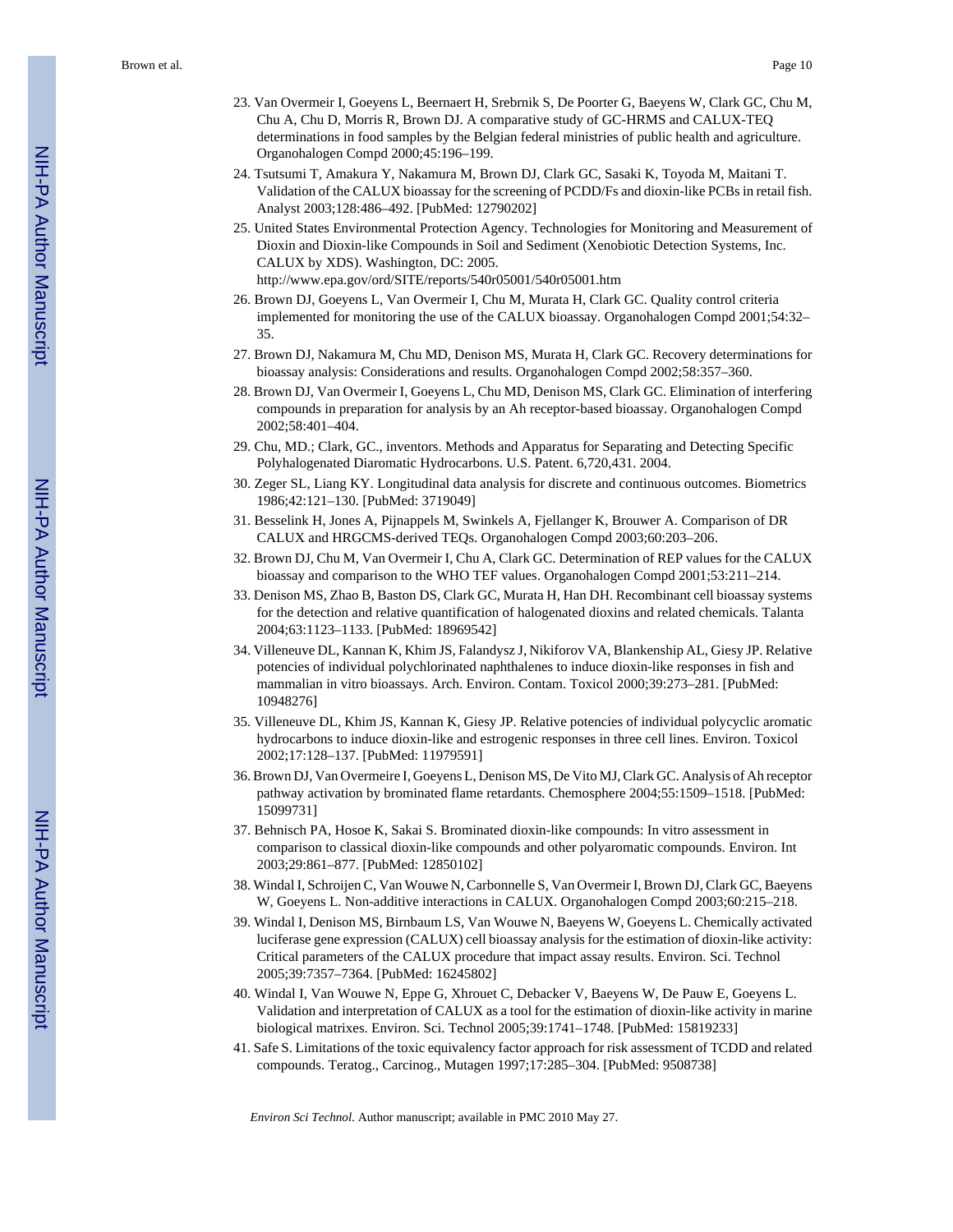Brown et al. Page 11



#### **FIGURE 1.**

Comparison of GC/MS-TEQ and CALUX-TEQ for SITE samples. TEQ was determined by GC/MS, CALUX-TEQ was determined by XDS-CALUX as described, and the average results for each quadruplicate analysis of 42 soil and sediment samples are graphed. Solid line is the data trend line; for comparison, the dashed line represents  $y = x$ (slope = 1 and intercept = 0). The regression line equation for the data is  $y = 3.356x^{1.0067}$ .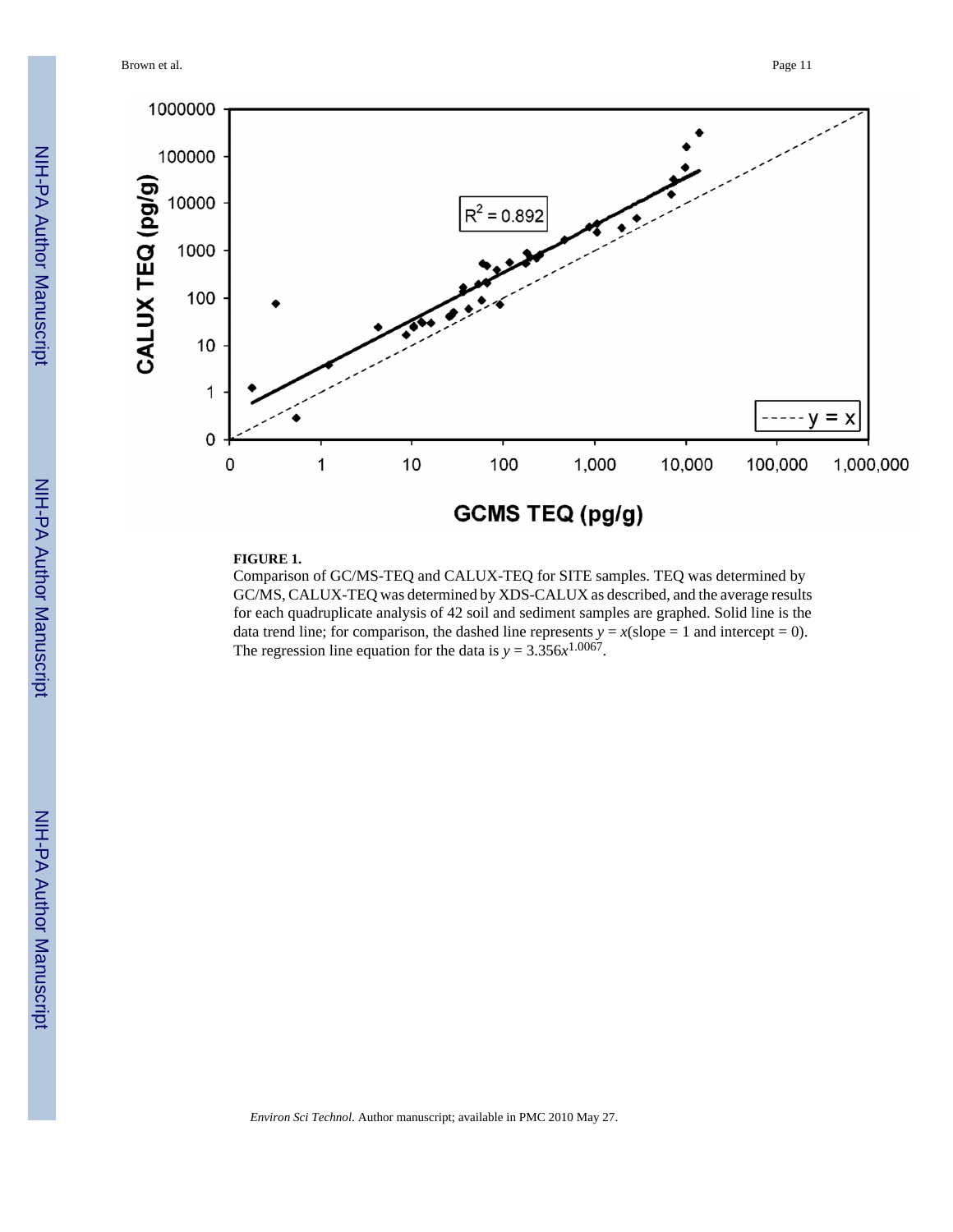

### **FIGURE 2.**

Modeling the relationship between predicted GC/MS-TEQ and GC/MS-TEQ. The TEQ was predicted from CALUX-TEQ values for SITE samples using eq 1. Solid line is the data trend line; for comparison, the dashed line represents  $y = x$ (slope = 1 and intercept = 0). The regression line equation for the data is  $y = 1.7789x^{0.9384}$ .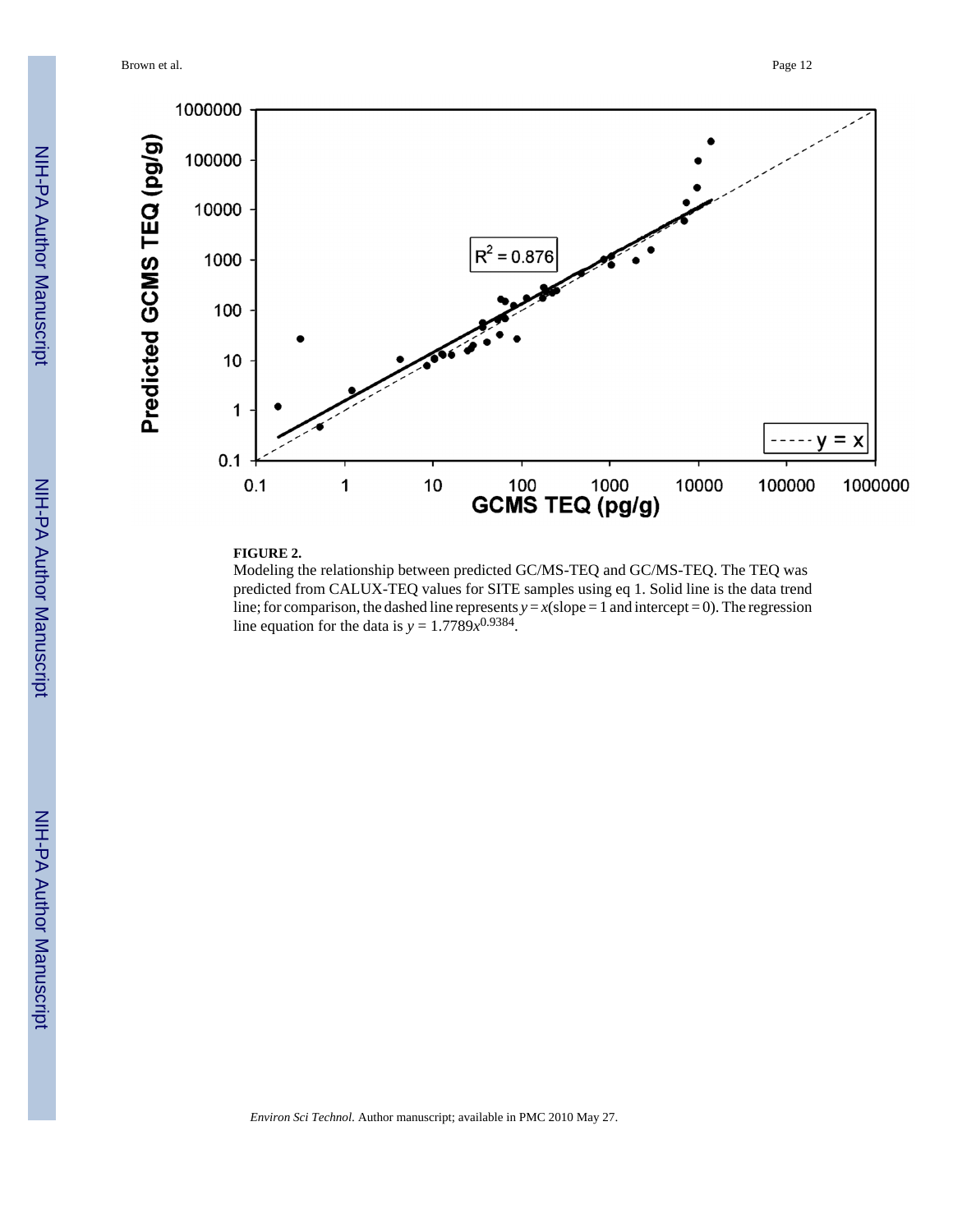

#### **FIGURE 3.**

Comparison of GC/MS-TEQ and CALUX-TEQ for SW846 samples. TEQ was determined by GC/MS, and CALUX-TEQ was determined by XDS-CALUX as described. Solid line is the data trend line; for comparison, the dashed line represents  $y = x$ (slope = 1 and intercept = 0). Sample matrix was ash ( $\blacksquare$ ) or soil ( $\Delta$ ).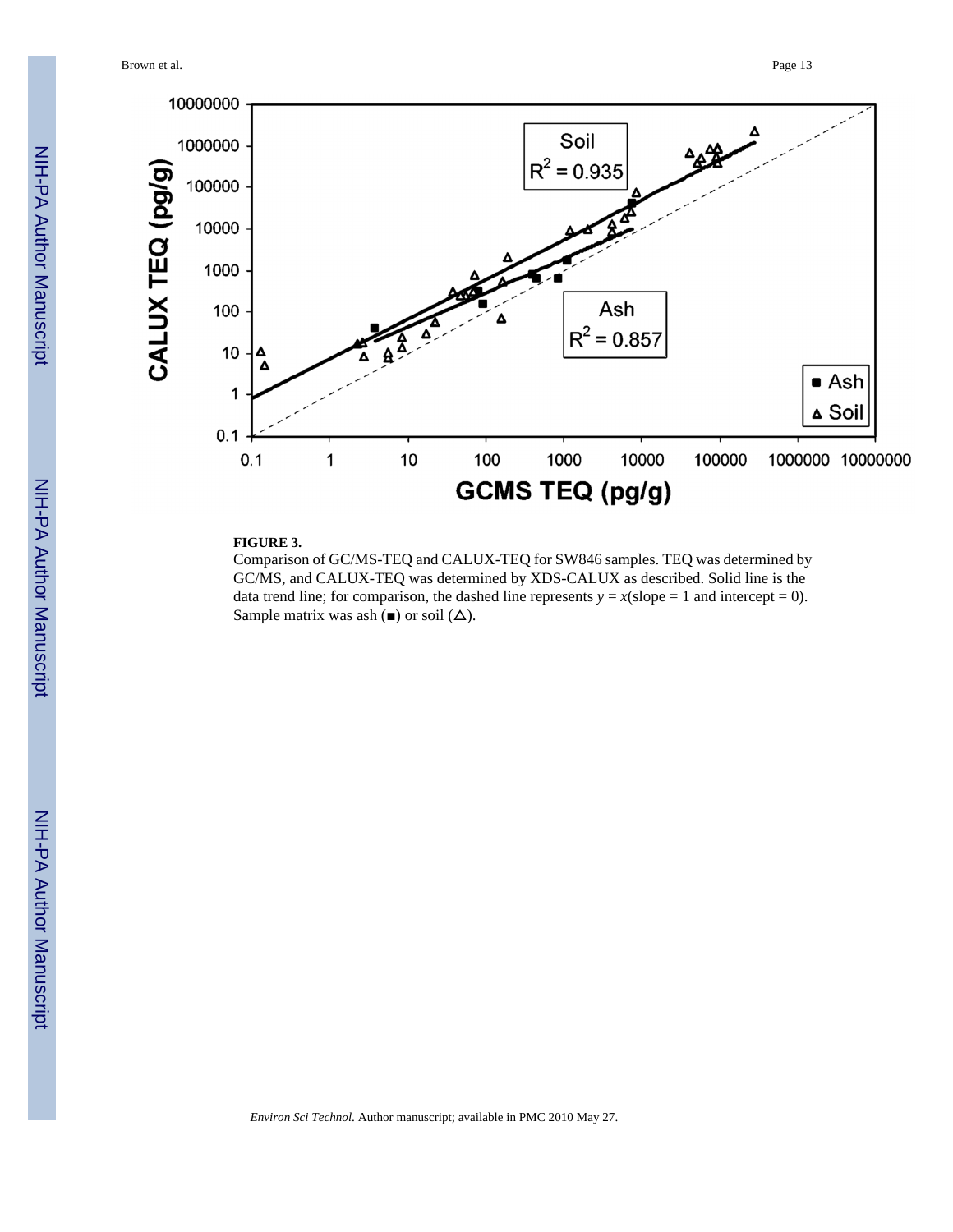Brown et al. Page 14



#### **FIGURE 4.**

Predicting GC/MS-TEQ from CALUX-TEQ for SW846 samples. TEQ was predicted from CALUX-TEQ determinations using eq 1. Solid line is the data trend line; for comparison, the dashed line represents  $y = x$ (slope = 1 and intercept = 0). Sample matrix was ash ( $\blacksquare$ ) or soil ( $\triangle$ ). The regression line equation for ash is *y* = 6.49*x*<sup>0.82</sup> and for soil is *y* = 5.86*x*<sup>0.97</sup>.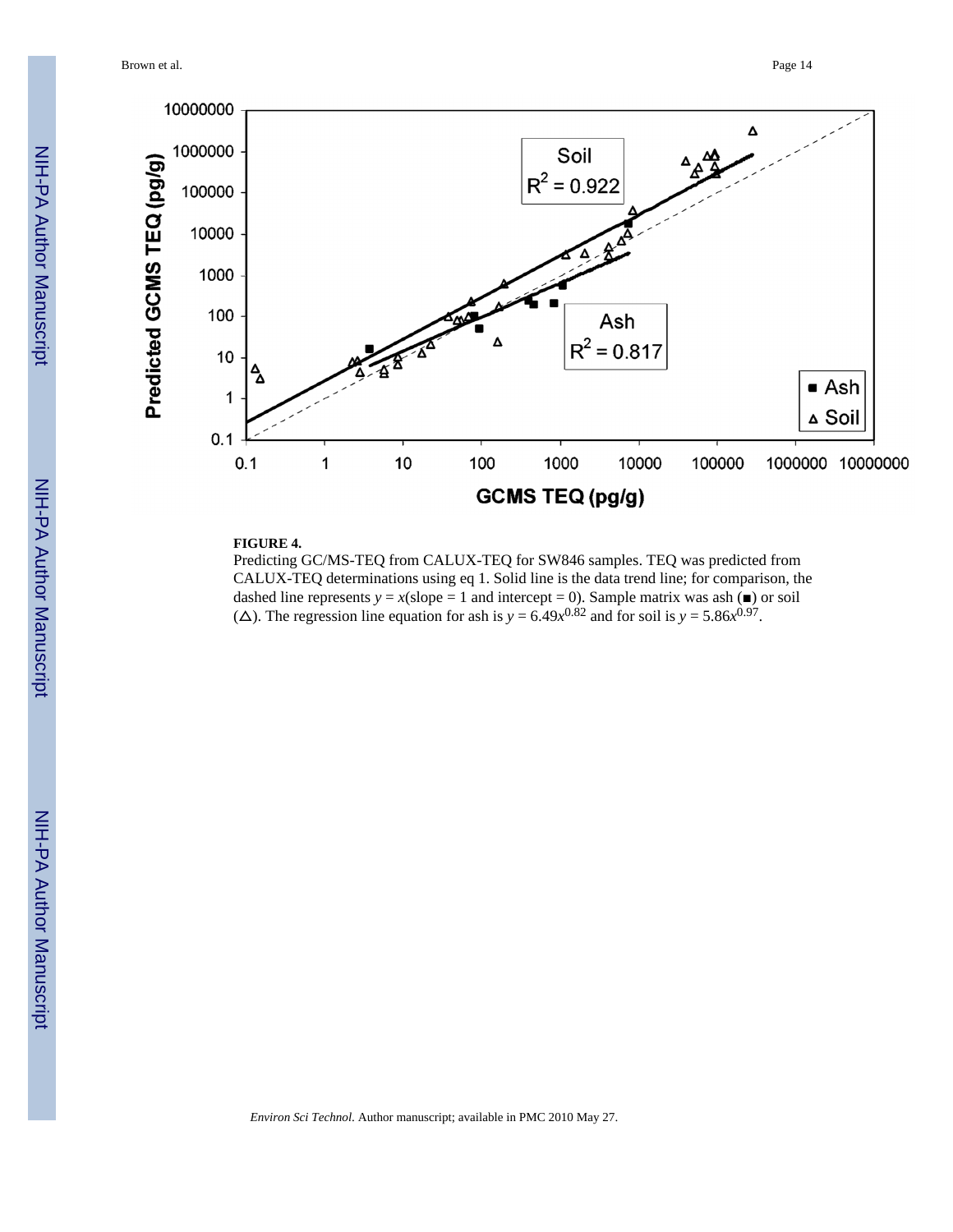Brown et al. Page 15



#### **FIGURE 5.**

Predicted CALUX-TEQ by TEF/REP conversion comparison with GC/MS TEQ. TEQ was calculated from XDS-CALUX data using TEF REP conversion factors as described previously (ref 32; also see Tables 1 and 3). Solid line is the data trend line; for comparison, the dashed line represents  $y = x$ (slope = 1 and intercept = 0). Sample matrix was ash ( $\blacksquare$ ) or soil ( $\triangle$ ). The regression line for ash is  $y = 4.49x^{0.82}$  and for soil is  $y = 3.88x^{0.97}$ .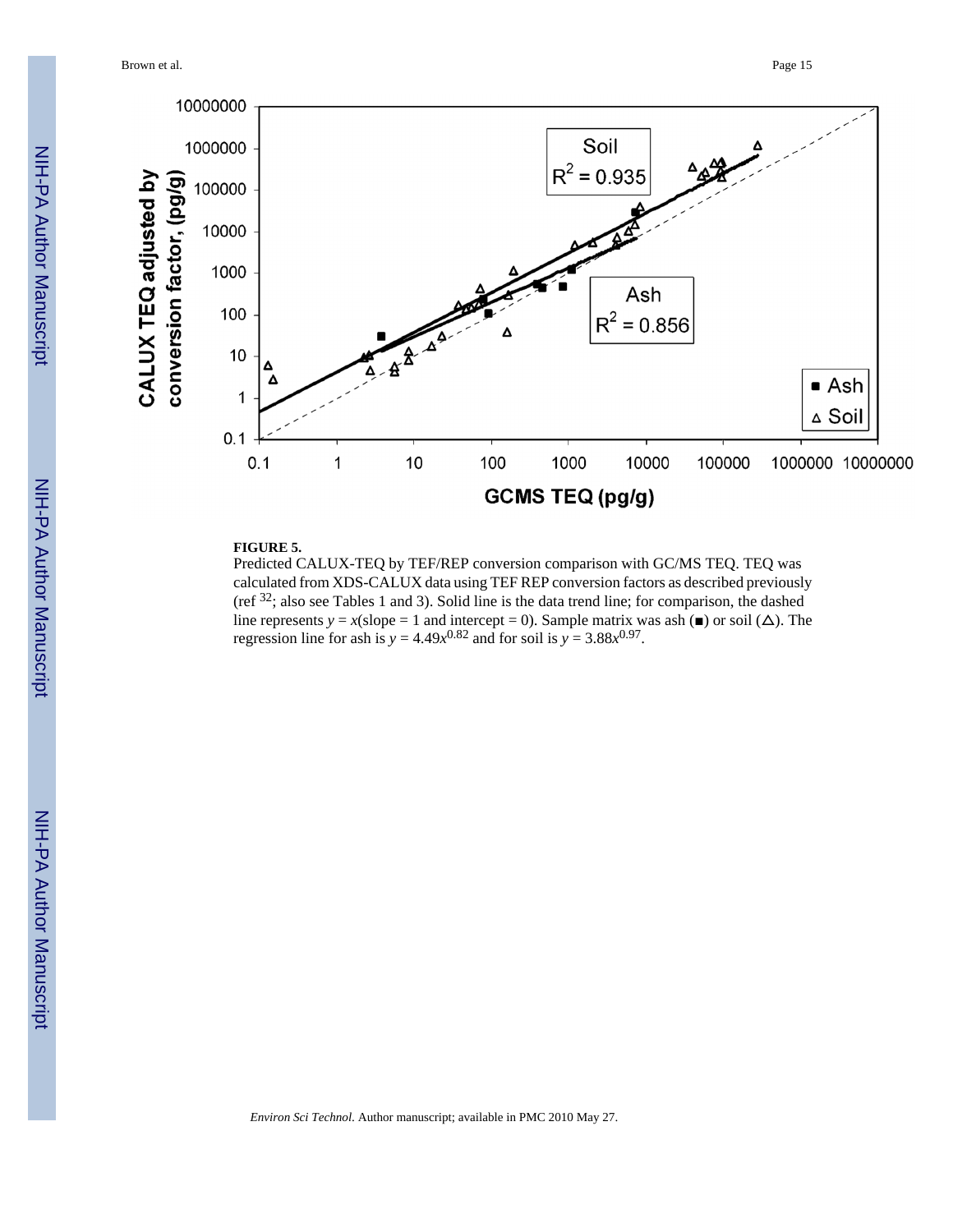# **TABLE 1**

TEF REP Conversion for Representative Soil Sample *a*

| congener                               | GCMS<br>$\left( \frac{5}{6} \right)$ | WHO-TEF          | CALUX-REP         | (pg of TCDD/g)<br><b>WHO-TEO</b> | (pg of TCDD/g)<br>CALUX-TEQ |
|----------------------------------------|--------------------------------------|------------------|-------------------|----------------------------------|-----------------------------|
| 2378-TCDD                              | $\Xi$                                |                  |                   |                                  |                             |
| 12378-PeCDD                            | 4.6                                  |                  | 0.73              | 4.6                              | 3.358                       |
| 123478-HxCDD                           | 7.2                                  | $\overline{0}$   | 0.075             | 0.72                             | 0.54                        |
| 123678-HxCDD                           | $\overline{\phantom{0}}$             | $\overline{c}$   | 0.098             | $\overline{1}$                   | 1.666                       |
| 123789-HxCDD                           | $\overline{c}$                       | $\overline{c}$   | 0.061             | $\mathbf{r}$                     | 0.793                       |
| 1234678-HpCDD                          | 320                                  | 0.01             | 0.031             | 3.2                              | 9.92                        |
| <b>OCDD</b>                            | 7100                                 | 0.0001           | 0.00034           | 0.71                             | 2.414                       |
| 2378-TCDF                              | 2.5                                  | $\overline{0}$ . | 0.067             | 0.25                             | 0.1675                      |
| 12378-PeCDF                            | $\supseteq$                          | 0.05             | 0.14              | 0.5                              | $\ddot{1}$                  |
| 23478-PeCDF                            | $\frac{3}{2}$                        | 0.5              | 0.58              | 6.5                              | 7.54                        |
| 123478-HxCDF                           | $\overline{30}$                      | $\overline{C}$   | 0.13              | 3.0                              | 3.9                         |
| 123678-HxCDF                           | 34                                   | $\overline{c}$   | 0.14              | 3.4                              | 4.76                        |
| 123789-HxCDF                           | 4.3                                  | $\overline{c}$   | $\overline{0.11}$ | 0.43                             | 0.473                       |
| 234678-HxCDF                           | 82                                   | $\overline{c}$   | 0.31              | 8.2                              | 25.42                       |
| 1234678-HpCDF                          | 270                                  | 0.01             | 0.024             | 2.7                              | 6.48                        |
| 1234789-HpCDF                          | $\ddot{4}$                           | 0.01             | 0.044             | 0.44                             | 1.936                       |
| 0CDF                                   | 380                                  | 0.0001           | 0.0016            | 0.038                            | 0.608                       |
|                                        |                                      |                  |                   | 37.688                           | 71.376                      |
| $TEQCALUX-TEQ = 37.688/71.376 = 0.528$ |                                      |                  |                   |                                  |                             |
|                                        |                                      |                  |                   |                                  |                             |

*Environ Sci Technol*. Author manuscript; available in PMC 2010 May 27.

 ${}^{4}$ TEF and REP values are shown for PCDD and PCDF congeners in a representative SW846 soil sample. Conversion factor was calculated as described previously (31). *a*TEF and REP values are shown for PCDD and PCDF congeners in a representative SW846 soil sample. Conversion factor was calculated as described previously (31).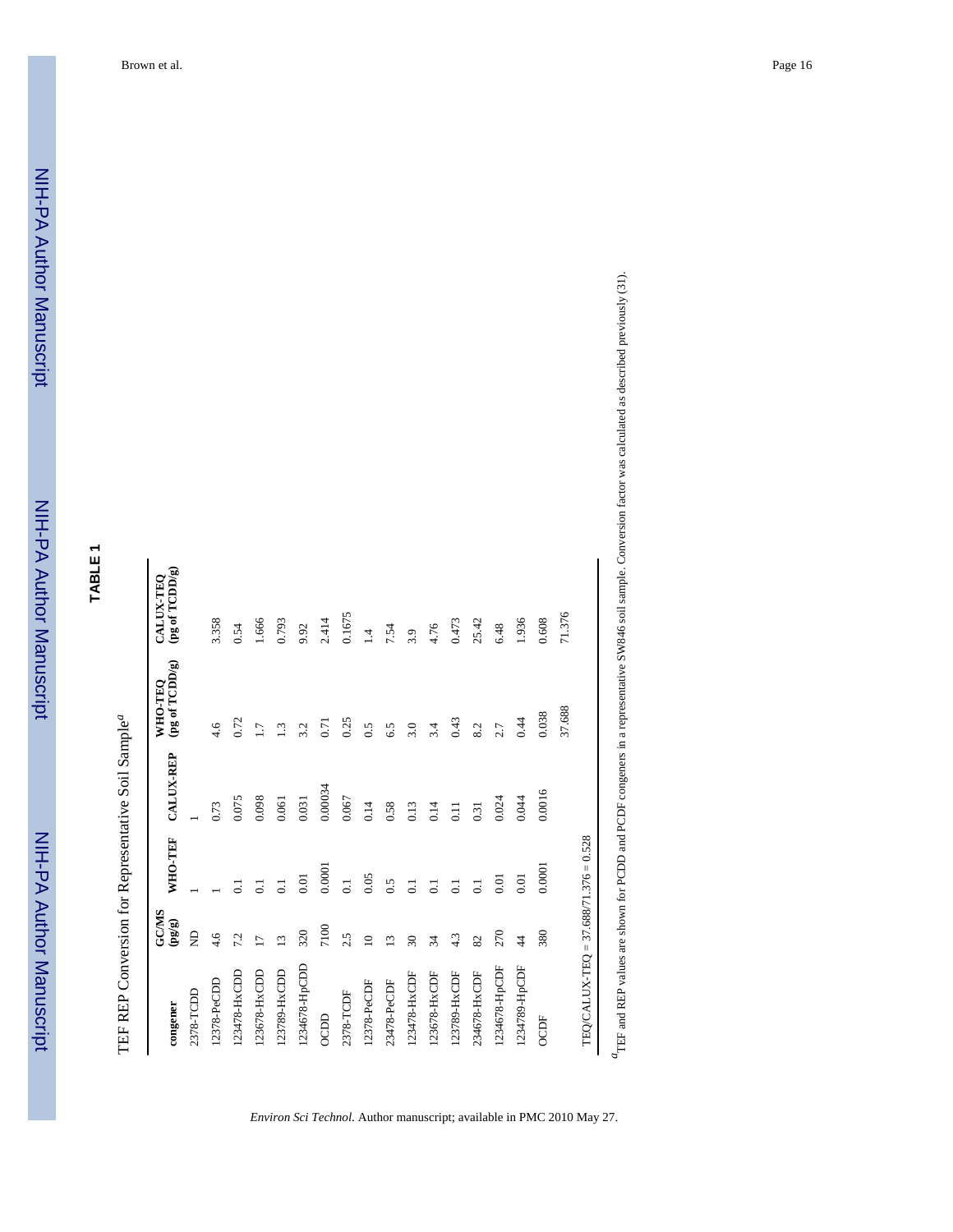# **TABLE 2**

Summary of Overall Discrepancy between CALUX-TEQ and TEQ Values for SW846 Samples *a*

| ansformation methor      | Il samples       | all samples<br>in range<br>1–3000 pg/g) | ash samples        | in range<br>(1–3000 pg/g)<br>ash samples | soil samples       | soil samples<br>in range<br>(1–3000 pg/g) |
|--------------------------|------------------|-----------------------------------------|--------------------|------------------------------------------|--------------------|-------------------------------------------|
| none                     | 12.6             | 4.2                                     | 3.4                |                                          | 14.6               | 5.4                                       |
| athematical model        | $6.5$<br>$(52%)$ | $1.6$<br>(82%)                          | $\frac{1.3}{89\%}$ | $\frac{1.1}{88\%}$                       | $7.7$<br>(51%)     | $\frac{1.7}{(83\%)}$                      |
| EF REP conversion factor | (48%)<br>7.0     | $\frac{2.3}{(57%)}$                     | $2.3$<br>(45%)     | (68%)<br>1.3                             | $\frac{8.0}{48\%}$ | 3.0<br>(55%)                              |

 $^a$ Average fold difference between CALUX-TEQ and TEQ is shown for all samples or sample subsets as indicated. TEQ values were derived using no transformation, mathematical modeling (eq 1), or TEF REP conversion, as indic REP conversion, as indicated. Values in parentheses show what fraction of the discrepancy between CALUX-TEQ and TEQ is accounted for by mathematical modeling or TEF REP conversion, respectively. *a*Average fold difference between CALUX-TEQ and TEQ is shown for all samples or sample subsets as indicated. TEQ values were derived using no transformation, mathematical modeling (eq 1), or TEF